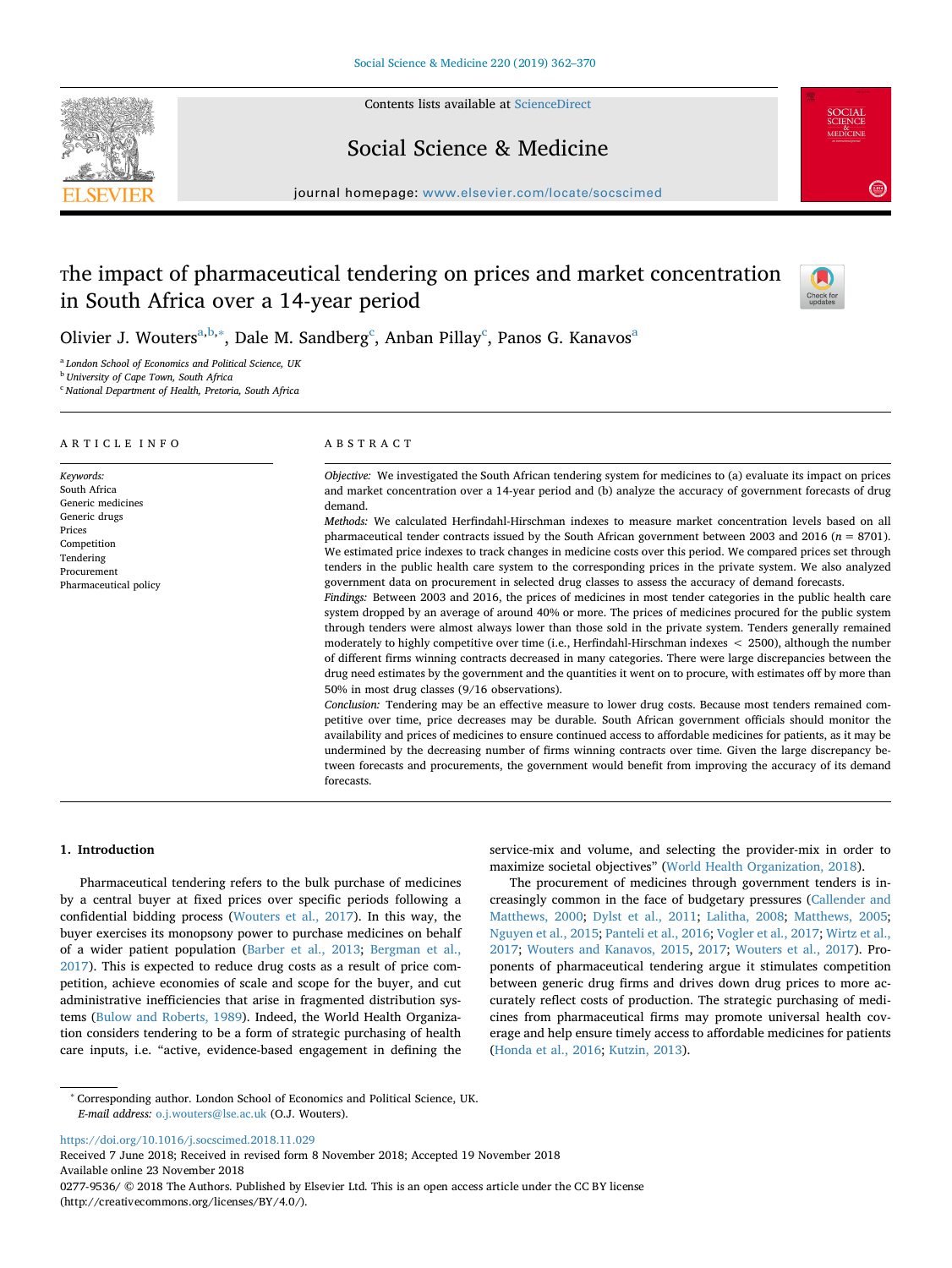#### <span id="page-1-0"></span>**Box 1**

List of medicine tender categories in South Africa (2017).

- 1. Anti-tuberculosis medicines
- 2. Anti-infective medicines (ie, antibiotic, anti-fungal, antiprotozoal, and anti-viral agents)
- 3. Family planning agents
- 4. Oncology and immunological agents
- 5. Diagnostic agents and contrast media
- 6. Small-volume parenterals and insulin devices
- 7. Drops, aerosols, inhalers, and inhalants
- 8. Semi-solid-dose medicines (incl. powders)
- 9. Solid-dose medicines and transdermal patches
- 10. Biological preparations
- 11. Large-volume parenterals
- 12. Pharmaceutical liquids, alcohols, ethers, glycerin, and methylated spirits
- 13. Anti-retroviral medicines
- 14. Pharmaceutical packaging materials
- 15. Intravenous administration accessories

Note: The groupings have changed since 2003. For instance, between 2003 and 2008, the second group only included antibiotics. In 2009, the group was expanded to include other types of anti-infective medicines. The category for intravenous administration accessories was introduced in 2015.

The short-term cost savings from tendering must be weighed against potential long-term adverse effects on competition in generic drug markets. Critics claim tendering will drive losing firms out of business and lead to higher prices over time, as manufacturers exit the market ([Hollis and Grootendorst, 2012](#page-7-6); [Sheppard, 2009\)](#page-8-11). Moreover, tendering is contingent on accurate forecasts of drug demand, which are complicated to produce. Critics also argue that it increases the risk of product shortages, as the market is forced to rely on fewer firms for supply than under free-market conditions. If a contracted firm is unable to supply the required quantities of a medicine on time—due to a manufacturing failure, for instance—it may lead to supply disruptions. Indeed, there have been documented cases of medicine shortages in countries which use medicine tenders, including the Netherlands ([Kanavos et al., 2009](#page-8-12)) and New Zealand [\(PHARMAC, 2016](#page-8-13)), often owing to problems with the manufacture or availability of ingredients. The New Zealand authorities, however, have noted that "despite the myth that sole supply contracts lead to stock supply issues, the reverse is true. New Zealand experiences comparatively fewer supply issues than most other countries due to [the government's] approach to managing supply" [\(PHARMAC, 2016\)](#page-8-13).

Prior studies have looked at the impact of tendering on the costs of biosimilars [\(Curto et al., 2014](#page-7-7)), vaccines ([Garattini et al., 2012](#page-7-8)), medicines sold in retail pharmacies ([Bergman et al., 2017;](#page-7-1) [Danzon](#page-7-9) [et al., 2015;](#page-7-9) [Kanavos et al., 2012;](#page-8-14) [Kanavos et al., 2009](#page-8-12); [Petrou, 2016](#page-8-15); [Petrou and Talias, 2014](#page-8-16)), and medicines sold in hospital pharmacies ([Baldi and Vannoni, 2015;](#page-7-10) [Bartels, 2016](#page-7-11); [Kastanioti et al., 2013](#page-8-17); [Raventós and Zolezzi, 2015;](#page-8-18) [Vogler et al., 2013](#page-8-19)). These studies have generally found that the introduction of pharmaceutical tenders was associated with large price decreases for generic medicines. In the Netherlands, the prices of some generic drugs in retail pharmacies dropped by as much as 90% overnight when insurers first started issuing tenders, suggesting that tenders can scoop substantial one-off savings from price competition [\(Kanavos et al., 2009\)](#page-8-12). Another study found that originator and generic drugs procured through tenders for international non-governmental organizations in 37 low- and middleincome countries were priced, on average, 42% and 34% lower respectively than the same products sold in retail pharmacies in these countries [\(Danzon et al., 2015](#page-7-9)). In China, where tendering at provincial level was introduced in all regions by the end of 2010, the national government reported that prices of essential medicines dropped by an average of 17% between 2009 and 2011 ([Barber et al., 2013\)](#page-7-0).

The findings of previous studies cannot necessarily be generalized to other countries, given differences between countries in regulation, patent-litigation procedures, and political economies of health care systems ([Barber et al., 2013;](#page-7-0) [Wouters et al., 2017](#page-8-0)). Most existing analyses are from high-income countries, and the applicability of the results of those studies to lower-income settings is unclear. Also, results cannot necessarily be generalized across therapeutic areas or medicine forms (e.g., tablets versus creams), and it is not clear whether subsequent tenders would sustain price decreases—or if prices would rebound as manufacturers drop out of the market. The duration of follow-up in earlier analyses have been short: all studies have examined at most six years of data, except one study that examined medicines sold in hospital pharmacies over eight years [\(Bartels, 2016](#page-7-11)). Most studies have analyzed less than five years of data [\(Amaral and Blatt, 2011](#page-7-12); [Baldi and Vannoni,](#page-7-10) [2015;](#page-7-10) [Blankart and Stargardt, 2017](#page-7-13); [Danzon et al., 2015;](#page-7-9) [Ewen et al.,](#page-7-14) [2014;](#page-7-14) [Garattini et al., 2012;](#page-7-8) [Gómez-Dantés et al., 2012;](#page-7-15) [Kastanioti](#page-8-17) [et al., 2013;](#page-8-17) [Lunte et al., 2015;](#page-8-20) [Messori, 2016;](#page-8-21) [Petrou and Talias, 2014](#page-8-16); [Vogler et al., 2013\)](#page-8-19). Data over longer periods and from more countries, especially low- and middle-income ones, are needed to assess the impact of pharmaceutical tendering on prices and market concentration.

In this study, we investigated the South African tendering system for medicines, which has been in operation since 1982. The country's national government issues tenders for essential medicines and related products sold in all pharmacies in the public health care system. The government divides these items into 15 categories [\(Box 1](#page-1-0)) and issues tenders for each category every two to three years. The government accepts confidential bids from national and international manufacturers and importers with the right to sell a given product in South Africa (i.e., a firm must have received marketing authorization from the national medicines agency). To date, all international firms have operated in the country through locally-registered subsidiaries, offices, or importers ([Gray et al., 2016](#page-7-16)). Demand estimates for each line item are largely based on usage rates in previous years and epidemiological forecasts. The estimated quantities are not binding, and the South African government may procure smaller or larger amounts of drugs than those requested in the tender contracts.

In most cases, a two-stage scoring system is used to determine the winner for each item. First, the firm offering the lowest price gets 90 points, and other firms receive deductions proportional to their distance from the lowest bid, based on a published formula. Then, the remaining 10 points are allocated based on so-called broad-based black economic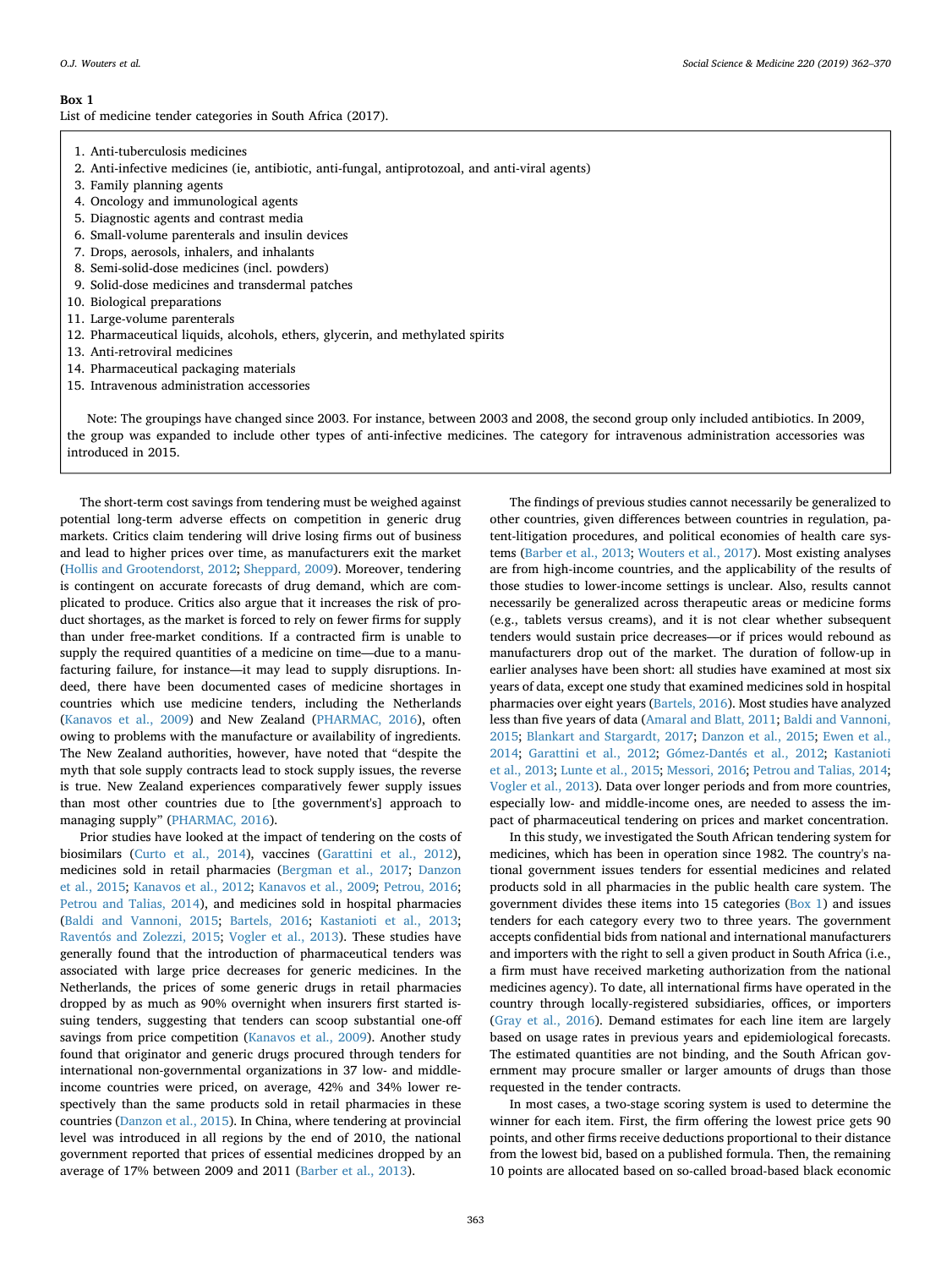empowerment scores. Each company is given an empowerment score by the government according to preset criteria, such as the proportions of equity owners and management teams that belong to racial groups previously disadvantaged under apartheid.

The South African national government considers other factors on an ad hoc basis when awarding tender contracts. For example, the government may be willing to pay a premium corresponding to up to 10 points to national drug makers to promote local economic growth, industry diversification, job creation, and a positive trade balance ([National Planning Commission of South Africa, 2012](#page-8-22)); local subsidiaries of foreign multinational firms are not eligible for preferential treatment. To reduce the risk of supply disruptions, the national government sometimes splits contracts between multiple firms if bids are close to each other in points. The national government may also split awards, regardless of point differentials, if (a) the required volume is high, meaning there is a greater risk of supply disruptions, (b) the product is of high public health importance, such as first-line anti-retroviral drugs used to treat human immunodeficiency virus, or (c) the highest scoring bidder had a poor performance history in previous years.

A full account of the evaluation criteria can be found in the "special requirements and conditions of contract" sections of the agreements, which are published online with each tender. Once the winning companies have been announced, provincial health departments and other institutions are responsible for ordering medicines directly from these companies at the prices set in the contracts.

We have two objectives. First, we present evidence on the impact of the South African tendering system on prices and market concentration over a 14-year period. This is some of the first evidence on the longterm effects of pharmaceutical tenders, and it allows us to analyze the validity of the key criticisms of tendering. Second, we compare the drug quantities the South African government estimated it would need to meet patient demand during tender periods and the quantities the government went on to procure. These findings provide insight into the effectiveness of tendering in improving access to medicines in low- and middle-income countries.

# **2. Methods**

# *2.1. Data sources*

We reviewed all tender contracts awarded by the national government between 2003 and 2016 via the National Treasury and National Department of Health websites; some contracts were retrieved in person from National Department of Health archives (Pretoria, South Africa). Tender contracts contain information on medicine prices, estimated quantities, and winning manufacturers. We excluded data on diagnostic agents, packaging materials, and intravenous administration accessories (categories 5, 14, and 15 in [Box 1](#page-1-0)), as these categories do not include medicines. Each line item in a tender corresponds to a molecular or biological entity in a certain strength, form, and pack size.

We identify individual tender contracts, which cover periods ranging from two to three years, by their starting year. For example, the 2012 solid-dose tender refers to the tender for solid-dose drugs covering the period from 1st August 2012 to 31st July 2014. Appendix A lists tender contracts and their starting years, durations, and numbers of line items.

Data on the prices of medicines in the private health care system were obtained from the Private-Sector Database of Medicine Prices (2009–2016), which is published on the National Department of Health website and updated regularly; some of the historical data were obtained in person from departmental archives. Data on the quantities the government went on to procure in individual tenders were obtained from the Republic of South Africa Pharmaceutical Database (2011–2016). This database is generated from a web-based reporting platform through which contracted suppliers give information on all orders received and delivered to allow the national government to monitor stock levels. The dataset is not publicly available and was obtained in person from National Department of Health archives.

All data were analyzed in Stata 15 (StataCorp), with prices reported in 2016 rand based on consumer price index adjustments to account for inflation ([Statistics South Africa, 2017](#page-8-23)). In all price analyses, we calculated weighted prices for split awards. For instance, if one firm was asked to supply 60% of the contracted volume at a price of 5 rand per pack, and another was asked to supply 40% of the volume at a price of 10 rand per pack, the weighted price was 7 rand.

The manuscript does not contain data collected from human subjects, so ethical approval was not required. As a precaution, we obtained ethical approval from the research ethics committee at the London School of Economics and Political Science (application no. 404–2015).

# *2.2. Analysis of market concentration*

We calculated Herfindahl-Hirschman indexes to measure the degree of market concentration in each medicine tender issued by the government since 2003. A Herfindahl-Hirschman index is a summary statistic of the amount of competition in a market: the index reflects the number of firms in a market and their relative market shares. These indexes are calculated by summing the squared market shares of every manufacturer.

For a market with a given number of firms, the index score is minimized if all firms have equal market shares. Index scores increase—indicating greater market concentration—if (a) firms exit the market or (b) the distribution of market shares between firms grows uneven. The indexes are measured on a scale of 0–10,000, with a score of close to 0 indicating perfect competition, and a score of 10,000 indicating a monopoly. We adopted the US Department of Justice definition of market concentration: a score of 1499 or lower indicates a competitive or unconcentrated market, a score of 1500 to 2499 indicates a moderately concentrated market, and a score of 2500 or higher indicates a highly concentrated market [\(U.S. Department of](#page-8-24) [Justice & Federal Trade Commission, 2010](#page-8-24)).

We considered tenders for each of the categories in [Box 1](#page-1-0) as distinct pharmaceutical markets. These categories are defined by the national government, and each tender is subject to individual "special requirements and conditions of contract". Each tender thus represents an opportunity for a firm to decide whether or not to compete in a market. We calculated the market share of each firm in a tender by dividing the projected value of all products awarded to that firm by the projected value of all products in the tender.

A parent drug company and its divisions and subsidiaries were treated as one firm. For example, Adcock Ingram Critical Care is a division of the South African drug firm Adcock Ingram, while Sandoz is the generic drug division of Novartis, a multinational pharmaceutical company. Appendix B details mergers, acquisitions, and company name changes that occurred between 2003 and 2016. The appendix also lists the names of parent companies and their subsidiaries and gives additional information on the Herfindahl-Hirschman index calculations.

# *2.3. Analysis of price trends*

To track how the prices of medicines in each tender category evolved between 2003 and 2016, we calculated three types of weighted price indexes: Laspeyres, Paasche, and Fisher indexes [\(Danzon and Kim,](#page-7-17) [1998;](#page-7-17) [Wouters and Kanavos, 2017](#page-8-9)). The formulas are presented in Appendix C.

In a weighted index, the prices of widely used drugs are given greater weight in the calculations than those of less consumed drugs. Each index relies on a different weighting strategy. The difference between Paasche and Laspeyres indexes has to do with the quantity measures: the former applies quantity weights from the first period,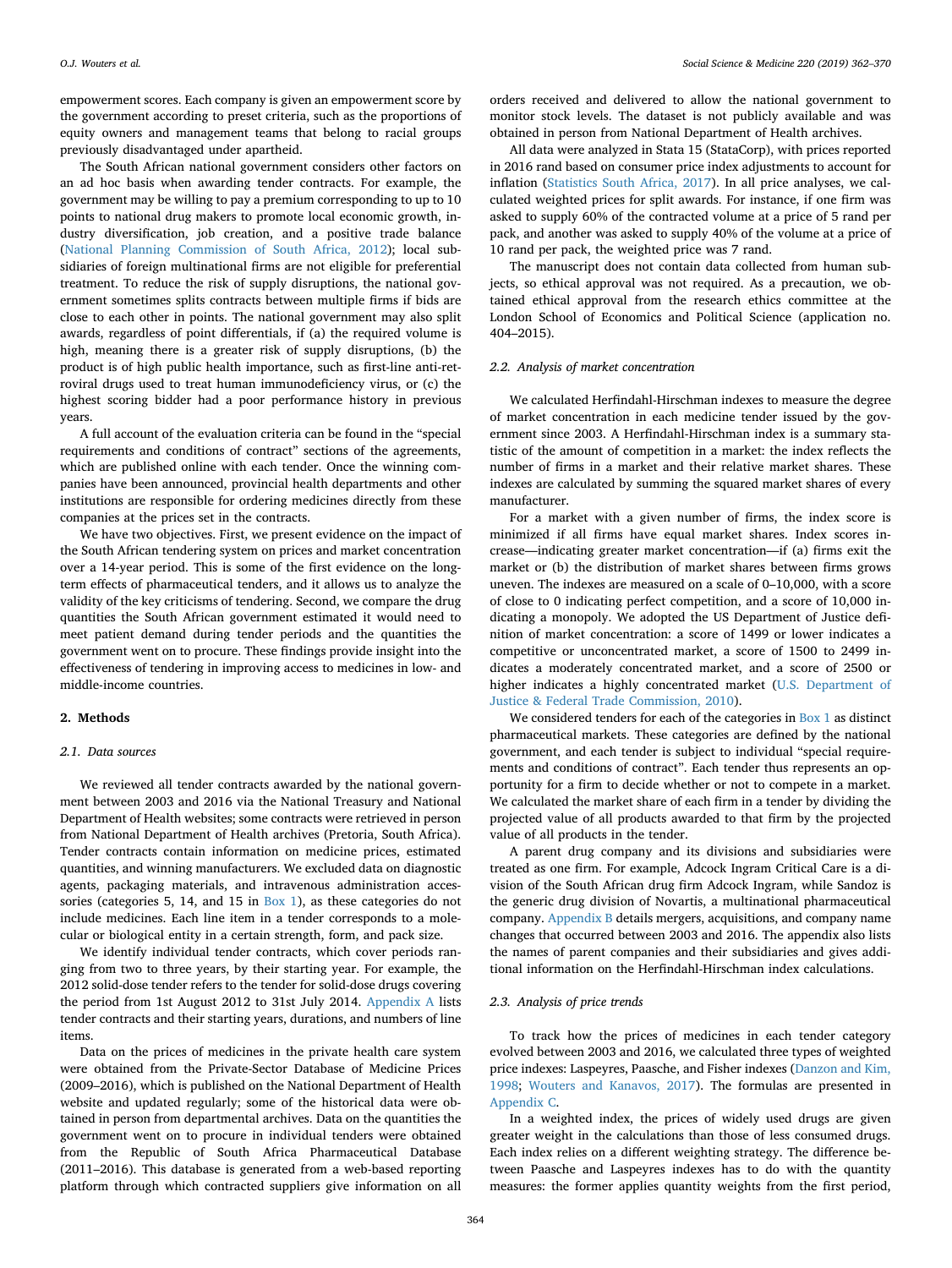#### <span id="page-3-0"></span>**Table 1**

Estimated budget impact of each tender in billions of rand (2003–2016).

|                             | 2003/04                  | 2005/06                  | 2007/08                  | 2009/10 | 2011/12 | 2013/14 | 2015/16                  |
|-----------------------------|--------------------------|--------------------------|--------------------------|---------|---------|---------|--------------------------|
| Anti-tuberculosis medicines | -                        | $\overline{\phantom{0}}$ | 0.63                     | 0.17    | 0.60    | 1.05    | 0.98                     |
| Anti-infective medicines    | 2.08                     | 2.45                     | 1.16                     | 2.53    | 1.23    | 1.64    | 2.07                     |
| Family planning agents      | 0.87                     | 0.56                     | 0.45                     | 0.31    | 0.38    | 0.27    | 0.32                     |
| Oncological products        | 0.42                     | 0.76                     | 0.46                     | 0.50    | 0.57    | 0.38    | 0.42                     |
| Small-volume parenterals    | -                        | $-$                      | 2.16                     | 1.72    | 1.45    | 1.91    | -                        |
| Drops and inhalers          | -                        | 0.66                     | 0.68                     | 0.86    | 0.70    | 0.79    | -                        |
| Semi-solid medicines        | 0.48                     | 0.59                     | 0.69                     | 0.71    | 0.53    | 0.58    | -                        |
| Solid-dose medicines        | 2.87                     | 2.85                     | 4.06                     | 3.32    | 3.14    | 2.95    | 4.73                     |
| <b>Biological products</b>  | -                        | $-$                      | $\overline{\phantom{a}}$ | -       | 0.69    | 0.93    | 0.84                     |
| Large-volume parenterals    | $\overline{\phantom{0}}$ | $\overline{\phantom{0}}$ | 0.92                     | -       | 0.56    | 0.96    | $\overline{\phantom{0}}$ |
| Liquids and spirits         | $\overline{\phantom{0}}$ | $\overline{\phantom{0}}$ | 0.59                     | 0.20    | 1.10    | 0.68    | -                        |
| Anti-retroviral therapies   | 6.33                     | $\overline{\phantom{a}}$ | 6.41                     | 5.29    | -       | 6.66    | 14.84                    |
| Total                       | 13.05                    | 7.87                     | 18.21                    | 15.61   | 10.95   | 18.80   | 24.20                    |

Note: The first row shows the starting years of contracts. The period covered by each tender is listed in Appendix A. For example, the 2014 tender for semi-solid medicines covered the period from 1 July 2014 to 30 April 2017, which is why there is no budget impact figure for 2015/16. All values are reported in 2016 rand based on consumer price index adjustments.

while the latter applies weights from the most recent period. The choice of index reflects assumptions about the relationship between prices and consumption, which have been described elsewhere ([Goodridge, 2007](#page-7-18); [International Labour Office, 2004;](#page-8-25) [Statistics South Africa, 2013](#page-8-26)). If the weighted price and quantity changes are negatively correlated, the Laspeyres index will be greater than the Paasche index. If these changes are positively correlated, the inverse is true. Yet according to a publication from the U.K. Office for National Statistics, "the choice of whether to use a Laspeyres or Paasche is fairly arbitrary. The decision will probably make very little difference to the final index, unless there has been a substantial change to the weighting of the variable" ([Goodridge, 2007](#page-7-18)).

However, because the prices and quantities of some medicines could, in theory, differ substantially between the base and current periods in our sample, we also calculated a Fisher index. This index is the geometric average of the other two indexes, and it therefore lies between them. It is generally preferred when the Laspeyres and Paasche indexes may produce widely discrepant results ([Goodridge, 2007](#page-7-18)). Thus, we view the Fisher index as the primary result in this paper, and we present Laspeyres and Paasche indexes as sensitivity analyses.

A price index shows the average percentage change in the prices of products between two periods [\(International Labour Office, 2004](#page-8-25)). They are interpreted as price ratios. In our case, the first tender in each category is assigned an index value of 100, and indexes in subsequent years are interpreted in relation to the base year. For example, a Fisher score of 80 in a given year means that prices were, on average, 20% lower than in the base year; Laspeyres and Paasche indexes are interpreted in the same way. There is one caveat: the results of Laspeyres indexes in different years can be compared with each other, since the denominator is constant, whereas the results of Fisher and Paasche indexes in given years can only be compared with the base year ([Goodridge, 2007](#page-7-18)).

In our analysis of every tender since 2003, we kept the sample constant over time by restricting the price-index analyses to medicines in the same form, strength, and pack size. This was done to examine the impact of tendering on the prices of individual products over a longer period. We accepted minor changes in pack size (e.g., from 28 to 30 tablets), as documented in Appendix C. The resulting sample consisted of 7 anti-tuberculosis medicines, 39 anti-infective medicines, 7 family planning agents, 32 oncological products, 117 small-volume parenterals, 32 drops and inhalers, 34 semi-solid medicines, 116 solid-dose medicines, 11 biological products, 12 large-volume parenterals, 20 liquids and spirits, and 8 anti-retroviral therapies. As a further sensitivity analysis, we dropped the first two tender contracts in each category to increase the sample size and recalculated all the indexes.

#### *2.4. Analysis of government forecasts of drug demand*

We compared the quantities the national government estimated it would need between 2012 and 2016, as declared in the tender contracts issued during this period, to the quantities the government went on to procure over the course of each contract. We selected the tenders issued during these years because of the availability of complete data for each contracted period.

We focused on medicines in seven therapeutic classes: angiotensinconverting enzyme inhibitors, angiotensin receptor blockers, atypical antipsychotics, calcium channel blockers, proton-pump inhibitors, selective serotonin reuptake inhibitors, and statins. These medicines, which are some of the most widely consumed globally, have been selected as tracer drugs in other studies of the impact of tendering on drug prices [\(Kanavos et al., 2012,](#page-8-14) [2009\)](#page-8-12). We also looked at procurement data for first- and second-line therapies for human immunodeficiency virus and tuberculosis, given the importance of these products to public health in South Africa.

# *2.5. Analysis of public versus private-sector prices*

For the medicines included in the analysis of government forecasts of drug demand, we compared the prices set through tenders in the public health care system to the corresponding prices in the private system. If a product was sold by multiple firms in the private health care system, then the lowest price was used for the comparison. We did not examine the private-sector prices of anti-tuberculosis medicines since these products are sold almost exclusively in public facilities.

## **3. Results**

# *3.1. Summary statistics*

Between 2003 and 2016, the South African government tendered for 2198 medicines. This totaled 7645 line items across the 14-year period, ranging from 63 biologics to 3004 solid-dose medicines. Solid-dose and anti-infective medicines, the two largest tender categories, accounted for roughly half the products (51%, 3920/7645). Counting split awards, the national government issued a total of 8701 contracts.

[Table 1](#page-3-0) shows the projected budget impact of tenders issued between 2003 and 2016, based on the prices and estimated quantities listed in the contracts. The projected values of the tenders for soliddose, anti-retroviral, and anti-tuberculosis medicines rose by 65% (4.73/2.87 billion), 124% (14.19/6.33), and 49% (0.94/0.63) respectively between the first and last tenders, based on inflation-adjusted costs. In most other categories, projected values remained similar over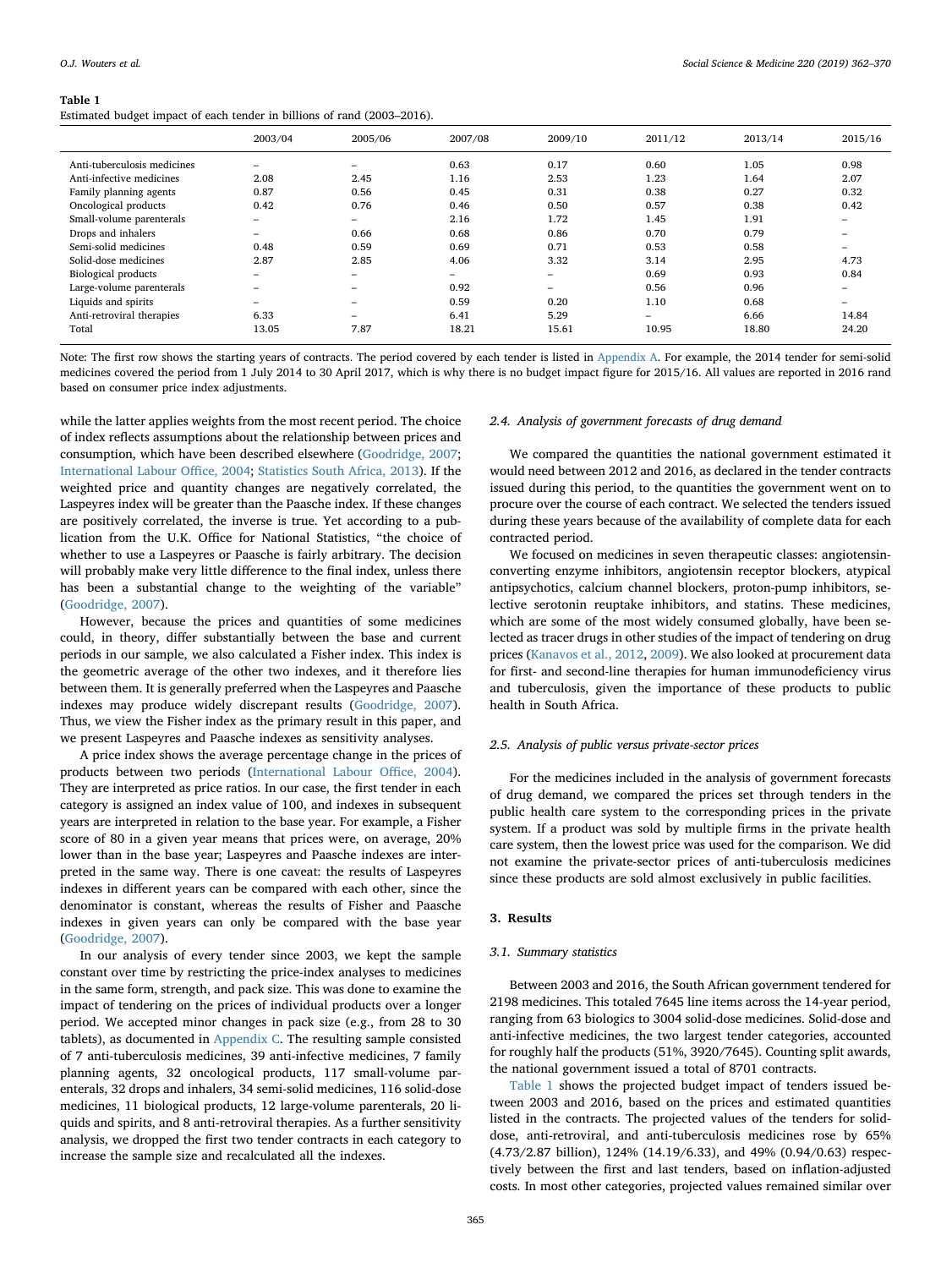<span id="page-4-0"></span>

Note: We excluded categories with three or fewer tenders (i.e., large-volume parenterals and biologicals); full results can be found in Appendix B.

time or, in a few cases, decreased slightly.

Over time, the government has split a growing number of contracts. From 2003 to 2010, the South African government split 195 contracts, whereas it split 218 contracts between 2011 and 2016. Over the entire 14-year period, most split contracts were awarded in one of six categories: solid-dose (185 split contracts), anti-infective (94), small-volume-parenteral (29), oncological (25), family planning (21), and antiretroviral medicines (21).

#### *3.2. Market concentration*

Between 2003 and 2016, 167 different companies were awarded at least one tender contract. About half the contracts (50%, 4345/8701) were awarded to 10 companies: Aspen Pharmacare (965 contracts), Adcock Ingram (761), Novartis (536), Pfizer (380), Fresenius (366), Sanofi (319), Ranbaxy (307), Cipla Medpro (276), GlaxoSmithKline (243), and Biotech Laboratories (192). Aspen Pharmacare, Adcock Ingram, Cipla Medpro, and Biotech Laboratories are South African firms that mostly supply generic products.

[Fig. 1](#page-4-0) shows the Herfindahl-Hirschman indexes for each category since 2003. The results indicate that many markets remained highly or moderately competitive, including those for solid-dose, semi-solid, oncological, and anti-infective medicines. For instance, the solid-dose tender had a score of 886 in 2003, compared to 1187 in 2016, both of which are smaller than the benchmark of 1499 or lower set by the US Department of Justice to indicate a highly competitive market. The market for anti-retroviral therapies grew more competitive between 2003 and 2015, over which time the index decreased from 2701 (highly concentrated market) to 2054 (moderately concentrated market).

The markets for biologicals, drops and inhalers, large-volume parenterals, anti-tuberculosis medicines, and family planning agents were highly concentrated in most years. The largest percentage increases between the earliest and latest tenders occurred in the markets for semisolid medicines (785 in 2003 to 1848 in 2014) and family planning agents (1439 in 2003 to 2676 in 2015). The market for family planning agents was the only one to go from highly competitive to highly concentrated at any point during this period.

With the exception of anti-retroviral therapies, the number of pharmaceutical products procured through tenders decreased in all categories between 2003 and 2016 (Appendix A). The number of manufacturers winning at least one contract has also decreased over time in most categories (Appendix B). For example, the number of winners in the solid-dose tender dropped from 49 to 32 between 2003 and 2016, while the number of winners in the oncological tender fell from 25 to 13.

The full results of the market concentration analyses can be found in Appendix B.

# *3.3. Price trends*

[Fig. 2](#page-5-0) shows price trends by tender category. The results were largely consistent across the three types of price indexes, although trends varied between medicine categories. The prices of anti-retroviral therapies, oncological products, family-planning agents, small-volume parenterals, and solid-dose medicines fell consistently over time. For example, the Fisher results indicate that the prices of medicines in the oncological tenders dropped by an average of 70% between 2003 and 2016, while the prices of anti-retroviral therapies fell by an average of 85% between 2004 and 2015.

The prices of anti-infective medicines and drops and inhalers decreased by approximately 40% between the first and last tenders, though there were price increases for these products in some of the intervening years. The prices of anti-tuberculosis and semi-solid medicines dropped by around 15% over this period, whereas the prices of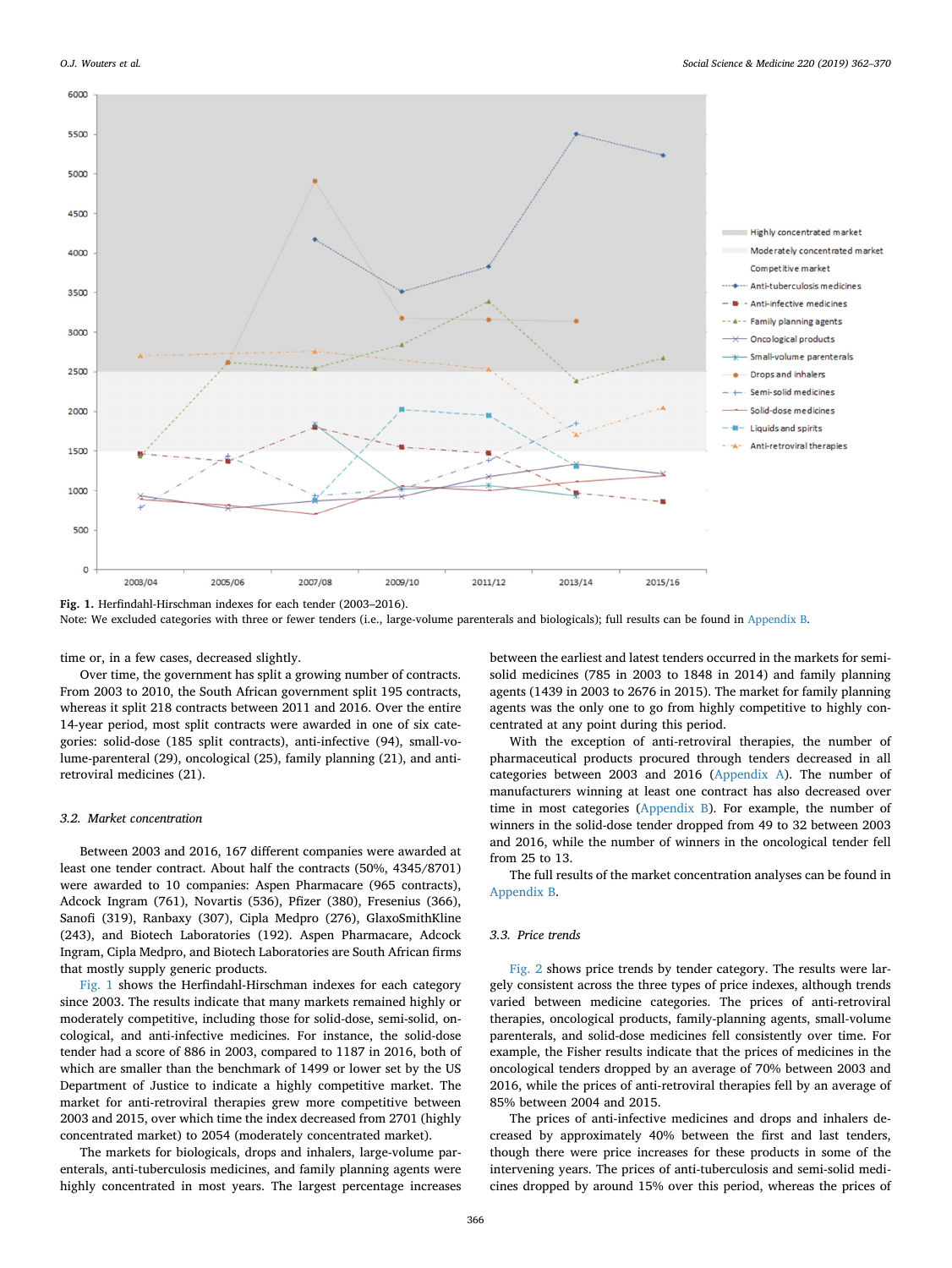<span id="page-5-0"></span>

**Fig. 2.** Price trends by medicine category (2003–2016).

biological products, semi-solid medicines, and liquids and spirits remained stable. The figure shows spikes in the prices of anti-infective and solid-dose products in the most recent tenders. Appendix C includes the raw figures for all the price indexes in the primary and sensitivity analyses. The results of the sensitivity analysis in which the first two contracts are omitted are comparable to those shown in [Fig. 2](#page-5-0).

# *3.4. Government forecasts of drug demand*

[Table 2](#page-5-1) gives the total estimated and procured quantities for soliddose medicines in seven therapeutic classes, as well as for anti-retroviral and anti-tuberculosis medicines. Large discrepancies between the two quantities are evident in most cases. In 2012, for example, the South African government underestimated demand for proton-pump inhibitors by over 55%, whereas it overestimated demand for this class of drugs by more than 40% in the next tender.

In the 2012 tender, the South African government estimated it would need 34,594,171 packs of the medicines in all seven therapeutic classes, and 121,566,800 packs in the 2014 tender. Ultimately, the government procured 16,640,339 packs (52% less than predicted) in the 2012 tender, and 83,593,114 packs (31% less) in the 2014 tender. The government overestimated demand for anti-retroviral and anti-tuberculosis medicines by 22% and 57% respectively in the corresponding 2013 tenders. Yet aggregate estimates for solid-dose medicines in each of the seven therapeutic classes improved in accuracy, in absolute terms, between 2012 and 2014. Appendix D presents the full results for every medicine included in the government forecast analysis for which data were available.

#### <span id="page-5-1"></span>**Table 2**

Estimated versus actual procurement figures for anti-retroviral, anti-tuberculosis, and solid-dose medicines in tenders issued between 2012 and 2014.

|                                             | 2012                |                    |          | 2013                     |                          |                          | 2014                |                    |                          |
|---------------------------------------------|---------------------|--------------------|----------|--------------------------|--------------------------|--------------------------|---------------------|--------------------|--------------------------|
|                                             | Estimated<br>volume | Procured<br>volume | % change | Estimated<br>volume      | Procured volume          | % change                 | Estimated<br>volume | Procured<br>volume | % change                 |
| Angiotensin receptor blockers               | 172,100             | 41,136             | $-76.1%$ | $\overline{\phantom{a}}$ |                          | $\overline{\phantom{0}}$ | 355,000             | 437,229            | 23.2%                    |
| Angiotensin-converting<br>enzyme inhibitors | 1,262,900           | 2,043,530          | 61.8%    | $\overline{\phantom{0}}$ | -                        | $\overline{\phantom{0}}$ | 44,920,200          | 35,005,480         | $-22.1%$                 |
| Anti-retroviral therapies                   | $\equiv$            |                    | -        | 130,871,700              | 101,796,577              | $-22.2%$                 | $\equiv$            |                    | -                        |
| Anti-tuberculosis medicines                 | $\equiv$            | -                  | -        | 16,821,770               | 7,295,537                | $-56.6%$                 | $\equiv$            | -                  | $\overline{\phantom{a}}$ |
| Atypical antipsychotics                     | 1,319,900           | 329,702            | $-75.0%$ | $\overline{\phantom{0}}$ |                          | -                        | 2,398,700           | 2,380,170          | $-0.8%$                  |
| Calcium channel blockers                    | 20,555,972          | 7,942,279          | $-61.4%$ | $\overline{\phantom{a}}$ | $\overline{\phantom{a}}$ | $\overline{\phantom{0}}$ | 31,182,400          | 26,681,543         | $-14.4%$                 |
| Proton-pump inhibitors                      | 2.978.299           | 4,617,333          | 55.0%    | $\equiv$                 | $\overline{\phantom{0}}$ | $\overline{\phantom{0}}$ | 7,055,100           | 4,053,951          | $-42.5%$                 |
| Selective serotonin reuptake<br>inhibitors  | 1,752,100           | 807,596            | $-53.9%$ | $\equiv$                 | $\overline{\phantom{0}}$ | -                        | 2,302,400           | 2,418,752          | 5.1%                     |
| <b>Statins</b>                              | 6,552,900           | 858,763            | $-86.9%$ | $\overline{\phantom{0}}$ |                          |                          | 33,353,000          | 12,615,989         | $-62.2%$                 |
| Total                                       | 34,594,171          | 16.640.339         | $-51.9%$ | 147,693,470              | 109.092.114              | $-26.1%$                 | 121.566.800         | 83,593,114         | $-31.2%$                 |

Note: The percentage change is the procured volume minus the estimated volume, expressed as a proportion of the estimated volume. The formula is  $\frac{Proured - Estimated}{1.5} \approx 100$ 100 *Procured Estimated Estimated* .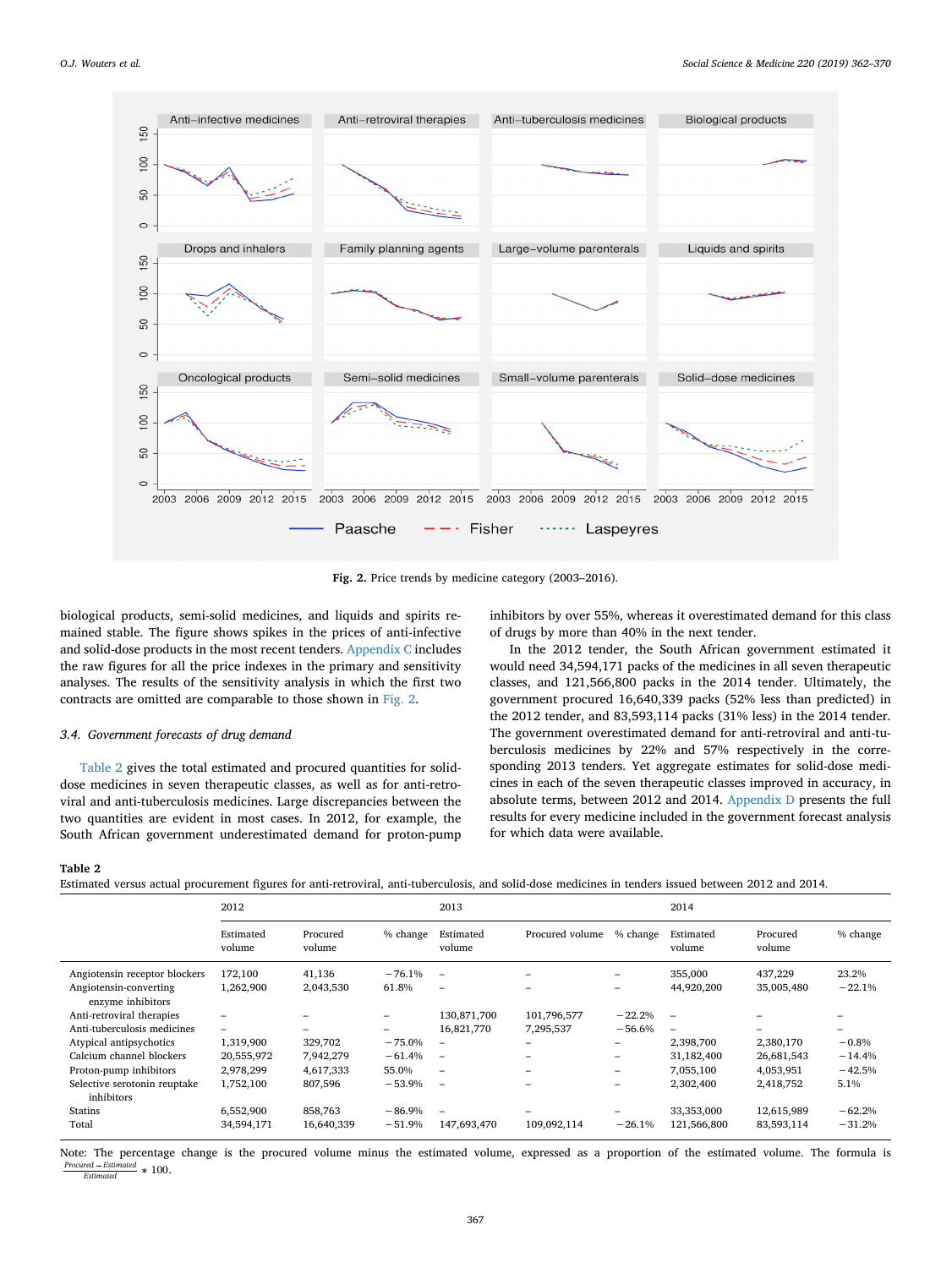#### *3.5. Public vs. private-sector prices*

With the exception of atazanavir (150 mg) in 2015, the prices of all solid-dose and anti-retroviral medicines were higher in the private health care system than in the public one. For example, a 30-tablet pack of atorvastatin 20 mg cost 511% more in the private system in 2009, and 178% more in 2016, than in the public system. Other cholesterollowering drugs cost between 127% (atorvastatin 40 mg in 2014) and 996% (pravastatin 20 mg in 2014) more in the private system than in the public one. Appendix E gives the private- and public-sector prices of every medicines included in our analysis for which data were available in both sectors.

# **4. Discussion**

Pharmaceutical tenders aim to improve the quality, efficiency, equity, and responsiveness of pharmaceutical care. Yet critics argue that centralized purchasing of medicines may cause firms to exit the market and increase market concentration. This could, over time, drive up the prices of medicines in therapeutic areas with decreasing competition and increase the likelihood of supply disruptions, in part due to misestimates of drug demand.

The results of this study suggest that tendering can achieve large price decreases for medicines, and that such decreases can be sustained over time. Between 2003 and 2016, we observed price drops in many drug categories. The prices of medicines in the South African public health care system remained considerably lower than those in the private health care system, where no tendering system exists. These findings are consistent with those of earlier, shorter studies that found that the introduction of pharmaceutical tenders was associated with decreases in the prices of medicines [\(Baldi and Vannoni, 2015;](#page-7-10) [Bartels,](#page-7-11) [2016;](#page-7-11) [Bergman et al., 2017;](#page-7-1) [Curto et al., 2014;](#page-7-7) [Danzon et al., 2015](#page-7-9); [Garattini et al., 2012](#page-7-8); [Kanavos et al., 2012](#page-8-14), [2009](#page-8-12); [Petrou and Talias,](#page-8-16) [2014;](#page-8-16) [Raventós and Zolezzi, 2015](#page-8-18)), although some studies found no relationship between tender volumes and prices ([Danzon et al., 2015](#page-7-9); [Garattini et al., 2012](#page-7-8)). Further work is needed to better understand the mechanisms by which tendering systems achieve price reductions, which may allow policymakers to improve the designs of these systems.

In this paper, we did not seek to explain differences in market concentration trends in individual drug categories, which would require detailed market analyses. Instead, we note that the pharmaceutical tendering system in South Africa seems to have maintained adequate levels of competition in many of the tender categories, as evidenced by our Herfindahl-Hirschman index results over a 14-year period. Yet there remain regulatory barriers to market entry in South Africa which may threaten competition in the pharmaceutical sector. Notably, registering a medicine with the government agency in charge of granting drug firms marketing authorization has historically been a slow and laborious process for companies [\(Leng et al., 2015](#page-8-27)). Applications for new drugs can take up to three years ([Leng et al., 2015](#page-8-27)), while changes to existing registrations (e.g., to register a new source of an active ingredient) can take two years to be approved ([Chorley,](#page-7-19) [2014\)](#page-7-19). There is little coordination of tender issuance and the registration of products, which leads to some items being excluded from tenders, further weakening competition. For tendering systems to sustain competition, it may be important to put in place policies that make it easy for drug companies to take part in tenders.

Though most tenders remained moderately to highly competitive during the study period, there were exceptions: the prices of some products increased over time, and certain tender categories grew less competitive, such as those for anti-tuberculosis and family planning agents. The latter finding might be explained by the inability of firms producing anti-tuberculosis and family planning agents to manufacture other products at the same facilities, due to risk of cross-contamination. Consequently, losing bidders for these products must often shut down their facilities as a direct result of the loss, which adds financial risk and

may discourage current and prospective market participants from engaging.

Our results further suggest that the South African government would benefit from improved accuracy of its drug demand forecasts. The estimated quantities in tender contracts sometimes far exceed the amounts needed, whereas in other cases they fall well short of the required quantities. Discrepancies between estimated and procured quantities were observed for a wide range of products, including therapies used to treat tuberculosis and human immunodeficiency virus, cholesterol-reducing and anti-hypertensive drugs, and anti-psychotic medicines. Poor demand forecasts can make it difficult for suppliers to plan production and delivery schedules, which may raise the risk of supply disruptions.

Fiscal federalism in South Africa means that although tendering is conducted centrally by the national government, the procurement of, and payment for, medicines is done by provinces, with provincially held budgets [\(Magadzire et al., 2017\)](#page-8-28). Representatives from each provincial health department are involved throughout the tender process, as are stakeholders from policy and finance units in the national government. Yet in the past decade, delays in the awarding of tenders by the national government [\(Magadzire et al., 2017\)](#page-8-28), late payments by provincial bodies [\(Bateman, 2013](#page-7-20); [Steyn et al., 2009\)](#page-8-29), failures of some suppliers to meet contractual agreements ([Gray, 2014](#page-7-21); [Magadzire et al., 2017](#page-8-28)), and government corruption ([Bateman, 2013\)](#page-7-20) have contributed to supply disruptions. Information systems are not standardized across provinces ([Steyn et al., 2009\)](#page-8-29), resulting in usage and demand data which are poor and patchy. Improved dialogue between different levels of government and suppliers may help the government to ensure adequate stock levels and improve supply chain policies in the public sector [\(Bateman, 2013](#page-7-20); [Gray, 2014;](#page-7-21) [Magadzire et al., 2017;](#page-8-28) [Magadzire et al., 2015](#page-8-30); [Steyn et al.,](#page-8-29) [2009\)](#page-8-29).

The adverse effects of supply disruptions are significant. In the event of shortages, the South African government can procure medicines offcontract from approved suppliers, but such orders usually come at steep premiums. For patients, a reliable supply is critical to therapeutic efficacy, as many infection management regimes rely on regular doses. This point is particularly relevant to South Africa as a country with a high infectious disease burden [\(Pasquet et al., 2010](#page-8-31); [Schowalter and](#page-8-32) [Conradie, 2012\)](#page-8-32). More generally, stock-outs can harm patient trust in the health care system [\(Goudge et al., 2009\)](#page-7-22).

Tendering policies differ between countries, so the results of this study cannot necessarily be applied to other settings. Studies from more countries are needed to validate these findings. For example, the South African government attaches considerable weight to broad-based black economic empowerment scores for historical reasons: the dual aims of redressing past injustices and promoting equitable development lie at the heart of industrial policies in the country. The combination of enormously unequal income distribution ([Mooney and Gilson, 2009](#page-8-33)), low education levels [\(Coovadia et al., 2009\)](#page-7-23), and lack of access to essential health care services [\(Mayosi and Benatar, 2014](#page-8-34)) results in a vicious cycle of poverty and social exclusion for many, tracing back to the structural inequalities inherited from the racially divided apartheid state. By contrast, many other countries rely on pharmaceutical tendering to try to extract the lowest possible prices from firms ([Dylst](#page-7-4) [et al., 2011](#page-7-4)). Similarly, the frequency of tendering varies considerably between European countries, and some countries do not split contracts between multiple firms as done in South Africa [\(Dylst et al., 2011](#page-7-4)). And while the national government is in charge of the tendering system in South Africa, health insurance companies administer tenders in some settings [\(Leopold et al., 2008\)](#page-8-35).

This study has limitations. First, the procurement data are self-reported by suppliers, without independent verification. No validation of the completeness and quality of reporting has been conducted to date, so the data may be incomplete. The information relating to highpriority items (e.g., anti-retroviral and anti-tuberculosis medicines) is likely to be more reliable given greater pressure from the government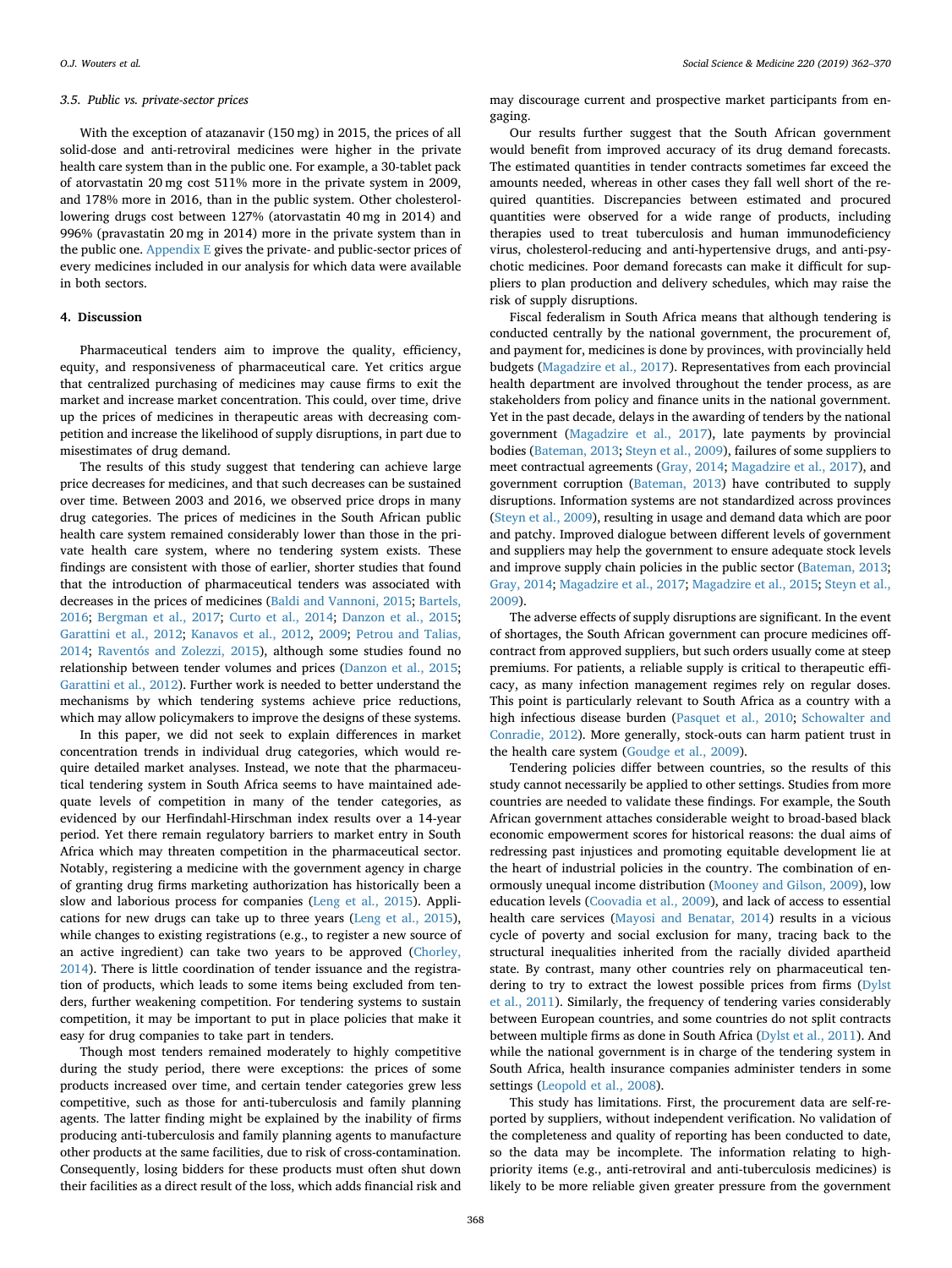on firms to comply with tendering regulations. Nevertheless, even if the point estimates might not be exact for all products, the results indicate large discrepancies between estimated and procured quantities in many cases. Second, we did not examine within-contract price adjustments for exchange rate fluctuations due to lack of data for many of the older tenders. Third, some line items were missing in the published tender contracts. Omissions may have reflected cases where no bids were received or no contract could be awarded. In such instances, the national government sometimes chose to retender for missing items and to announce the winners in subsequent addenda. We did not have access to all addenda dating back to 2003, so these were excluded from our analyses. Fourth, the sample sizes for some of the price indexes were small, given the need to track a common sample of products over time. Results for those medicine categories, notably anti-tuberculosis, familyplanning, and anti-retroviral therapies, should be interpreted with caution. Finally, the Herfindahl-Hirschman indexes may over or understate competition in some drug classes, since the results are presented at the tender-wide level and may obscure different trends in individual classes. Also, some local drug distributors collaborate with many international suppliers but were counted as unique firms in the analyses. This may have resulted in an overestimation of the degree of market concentration in some tenders.

#### **5. Conclusion**

Tendering allows central buyers to aggregate drug demand across many patients and increases their leverage against companies. It can be an effective measure for securing low medicine prices on a sustainable basis. It may allow drug purchasers to achieve economies of scale and scope, realize administrative savings, and improve price transparency. The price decreases observed in this study are likely due in large part to the ability of a monopsony—in this case a single purchaser of medicines on behalf of many patients—to negotiate aggressively with suppliers.

Yet there is room for error and unforeseen issues as the system relies on accuracy of forecasting that is not always achievable. We found large discrepancies between the drug quantities the South African government estimated it would need to meet patient demand and the quantities the government went on to procure during tender period. The number of different firms winning contracts decreased over time in most tender categories, which potentially increases the sensitivity of the system to supply disruptions. Policymakers and other health stakeholders should regularly examine the functioning of tendering policies to quickly catch and address problems like price hikes and supply disruptions to preserve the integrity of tendering-based pharmaceutical care systems.

## **Funding**

Olivier J. Wouters received funding from the LSE Ph.D. Mobility Bursary to conduct research at the University of Cape Town.

# **Ethical considerations**

The manuscript does not contain data collected from human subjects, so ethical approval was not required. As a precaution, we obtained ethical approval from the research ethics committee at the London School of Economics and Political Science (application no. 404- 2015). At the time of writing, Dale Sandberg was Deputy Director for Sector Wide Procurement at the National Department of Health of South Africa. Dr. Anban Pillay is the Deputy Director General for Health Regulation and Compliance at the National Department of Health. The authors have no conflicts of interest to declare.

### **Acknowledgments**

cleaning the data sets and Mylene Lagarde, Maximilian Salcher-Konrad, and Evelyn Warner for input on this paper. We are grateful to Dr. Olufunke Alaba, Dr. John Ataguba, Dr. Ayako Honda, Dr. Veloshnee Govender, Dr. Nicola Foster, Prof. Dr. Di McIntyre, Marsha Orgill, and Dr. Edina Sinanovic for discussions about the South African tendering system.

#### **Appendices. Supplementary data**

Supplementary data to this article can be found online at [https://](https://doi.org/10.1016/j.socscimed.2018.11.029) [doi.org/10.1016/j.socscimed.2018.11.029](https://doi.org/10.1016/j.socscimed.2018.11.029).

#### **References**

- <span id="page-7-12"></span>Amaral, S. M. S. de, Blatt, C.R., 2011. Municipal consortia for medicine procurement: impact on the stock-out and budget. Rev. Saude Publica 45 (4), 799–801. [http://doi.](http://doi.org/10.1590/S0034-89102011005000016) [org/10.1590/S0034-89102011005000016](http://doi.org/10.1590/S0034-89102011005000016).
- <span id="page-7-10"></span>Baldi, S., Vannoni, D., 2015. The impact of centralization on pharmaceutical procurement prices: the role of institutional quality and corruption. Reg. Stud. 51 (3), 426–438. [http://doi.org/10.1080/00343404.2015.1101517.](http://doi.org/10.1080/00343404.2015.1101517)
- <span id="page-7-0"></span>Barber, S.L., Huang, B., Santoso, B., Laing, R., Paris, V., Wu, C., 2013. The reform of the essential medicines system in China: a comprehensive approach to universal coverage. J. Global Health 3 (1), 010303. [http://doi.org/10.7189/jogh.03.010303.](http://doi.org/10.7189/jogh.03.010303)
- <span id="page-7-11"></span>[Bartels, D., 2016. Centralizing procurement of medicines to save costs for Denmark.](http://refhub.elsevier.com/S0277-9536(18)30663-4/sref4) [Eurohealth Observer 22 \(2\), 42–44](http://refhub.elsevier.com/S0277-9536(18)30663-4/sref4).
- <span id="page-7-20"></span>Bateman, C., 2013. Drug stock-outs: inept supply-chain management and corruption. S. Afr. Med. J. 103 (9), 600–602. <http://doi.org/10.7196/SAMJ.7332>.
- <span id="page-7-1"></span>Bergman, M.A., Granlund, D., Rudholm, N., 2017. Squeezing the last drop out of your suppliers: an empirical study of market-based purchasing policies for generic pharmaceuticals. Oxf. Bull. Econ. Stat. 79 (6), 969–996. [http://doi.org/10.1111/obes.](http://doi.org/10.1111/obes.12180) [12180.](http://doi.org/10.1111/obes.12180)
- <span id="page-7-13"></span>Blankart, C.R., Stargardt, T., 2017. Preferred supplier contracts in post-patent prescription drug markets. Health Care Manag. Sci. 20 (3), 419–432. [http://doi.org/10.1007/](http://doi.org/10.1007/s10729-016-9362-6) [s10729-016-9362-6.](http://doi.org/10.1007/s10729-016-9362-6)
- <span id="page-7-2"></span>Bulow, J., Roberts, J., 1989. The simple economics of optimal auctions. J. Polit. Econ. 97 (5), 1060–1090. <http://doi.org/10.1086/261643>.
- <span id="page-7-3"></span>Callender, G., Matthews, D., 2000. Government purchasing: an evolving profession? J. Public Budg. Account. Financ. Manag. 12 (2), 272–290. [http://doi.org/10.1108/](http://doi.org/10.1108/JPBAFM-12-02-2000-B005) [JPBAFM-12-02-2000-B005](http://doi.org/10.1108/JPBAFM-12-02-2000-B005).
- <span id="page-7-19"></span>[Chorley, C., 2014. Current challenges in the South African post-approval CMC landscape.](http://refhub.elsevier.com/S0277-9536(18)30663-4/sref10) [Regulatory Rapporteur 11 \(2\), 4–7.](http://refhub.elsevier.com/S0277-9536(18)30663-4/sref10)
- <span id="page-7-23"></span>Coovadia, H., Jewkes, R., Barron, P., Sanders, D., McIntyre, D., Group the S.A.C.R.A.C., 2009. The health and health system of South Africa: historical roots of current public health challenges. Lancet 374 (9692), 817–834. [http://doi.org/10.1016/S0140-](http://doi.org/10.1016/S0140-6736(09)60951-X) [6736\(09\)60951-X.](http://doi.org/10.1016/S0140-6736(09)60951-X)
- <span id="page-7-7"></span>Curto, S., Ghislandi, S., van de Vooren, K., Duranti, S., Garattini, L., 2014. Regional tenders on biosimilars in Italy: an empirical analysis of awarded prices. Health Pol. 116 (2–3), 182–187. <http://doi.org/10.1016/j.healthpol.2014.02.011>.
- <span id="page-7-17"></span>[Danzon, P.M., Kim, J.D., 1998. International price comparisons for pharmaceuticals.](http://refhub.elsevier.com/S0277-9536(18)30663-4/sref13) [Measurement and policy issues. Pharmacoeconomics 14 \(Suppl. 1\), 115–128.](http://refhub.elsevier.com/S0277-9536(18)30663-4/sref13)
- <span id="page-7-9"></span>Danzon, P.M., Mulcahy, A.W., Towse, A.K., 2015. Pharmaceutical pricing in emerging markets: effects of income, competition, and procurement. Health Econ. 24 (2), 238–252. <http://doi.org/10.1002/hec.3013>.
- <span id="page-7-4"></span>Dylst, P., Vulto, A., Simoens, S., 2011. Tendering for outpatient prescription pharmaceuticals: what can be learned from current practices in Europe? Health Pol. 101 (2), 146–152. <http://doi.org/10.1016/j.healthpol.2011.03.004>.
- <span id="page-7-14"></span>Ewen, M., Al Sakit, M., Saadeh, R., Laing, R., Vialle-Valentin, C., Seita, A., Bunders, J., 2014. Comparative assessment of medicine procurement prices in the united nations relief and works agency for Palestine refugees in the near east (UNRWA). J. Pharm. Policy Practice 7 (1), 13. [http://doi.org/10.1186/2052-3211-7-13.](http://doi.org/10.1186/2052-3211-7-13)
- <span id="page-7-8"></span>Garattini, L., van de Vooren, K., Curto, A., 2012. Pricing human papillomavirus vaccines. Pharmacoeconomics 30 (3), 213–217. [http://doi.org/10.2165/11596560-](http://doi.org/10.2165/11596560-000000000-00000) [000000000-00000.](http://doi.org/10.2165/11596560-000000000-00000)
- <span id="page-7-15"></span>Gómez-Dantés, O., Wirtz, V.J., Reich, M.R., Terrazas, P., Ortiz, M., 2012. A new entity for the negotiation of public procurement prices for patented medicines in Mexico. Bull. World Health Organ. 90 (10), 788–792. [http://doi.org/10.2471/BLT.12.106633.](http://doi.org/10.2471/BLT.12.106633)
- <span id="page-7-18"></span>Goodridge, P., 2007. Methods explained: index numbers. Econ. Lab. Mark. Rev. 1 (3), 54–57. <http://doi.org/10.1057/palgrave.elmr.1410045>.
- <span id="page-7-22"></span>Goudge, J., Gilson, L., Russell, S., Gumede, T., Mills, A., 2009. Affordability, availability and acceptability barriers to health care for the chronically ill: longitudinal case studies from South Africa. BMC Health Serv. Res. 9 (9). [http://doi.org/10.1186/](http://doi.org/10.1186/1472-6963-9-75) [1472-6963-9-75](http://doi.org/10.1186/1472-6963-9-75).
- <span id="page-7-21"></span>Gray, A., 2014. Medicines shortages - unpicking the evidence from a year in South Africa. Australas. Med. J. 7 (5), 208–212. [http://doi.org/10.4066/AMJ.2014.1932.](http://doi.org/10.4066/AMJ.2014.1932)
- <span id="page-7-16"></span>[Gray, A., Riddin, J., Jugathpal, J., 2016. Health care and pharmacy practice in South](http://refhub.elsevier.com/S0277-9536(18)30663-4/sref22) [Africa. Can. J. Hosp. Pharm. 69 \(1\), 36–41](http://refhub.elsevier.com/S0277-9536(18)30663-4/sref22).
- <span id="page-7-6"></span>[Hollis, A., Grootendorst, P., 2012. Tendering Generic Drugs: what Are the Risks? \(North](http://refhub.elsevier.com/S0277-9536(18)30663-4/sref23) [York, Ontario\).](http://refhub.elsevier.com/S0277-9536(18)30663-4/sref23)
- <span id="page-7-5"></span>[Honda, A., McIntyre, D., Hanson, K., Tangcharoensathien, V. \(Eds.\), 2016. Strategic](http://refhub.elsevier.com/S0277-9536(18)30663-4/sref24) [Purchasing in China, Indonesia and the Philippines. World Health Organization,](http://refhub.elsevier.com/S0277-9536(18)30663-4/sref24) [Geneva, Switzerland.](http://refhub.elsevier.com/S0277-9536(18)30663-4/sref24)